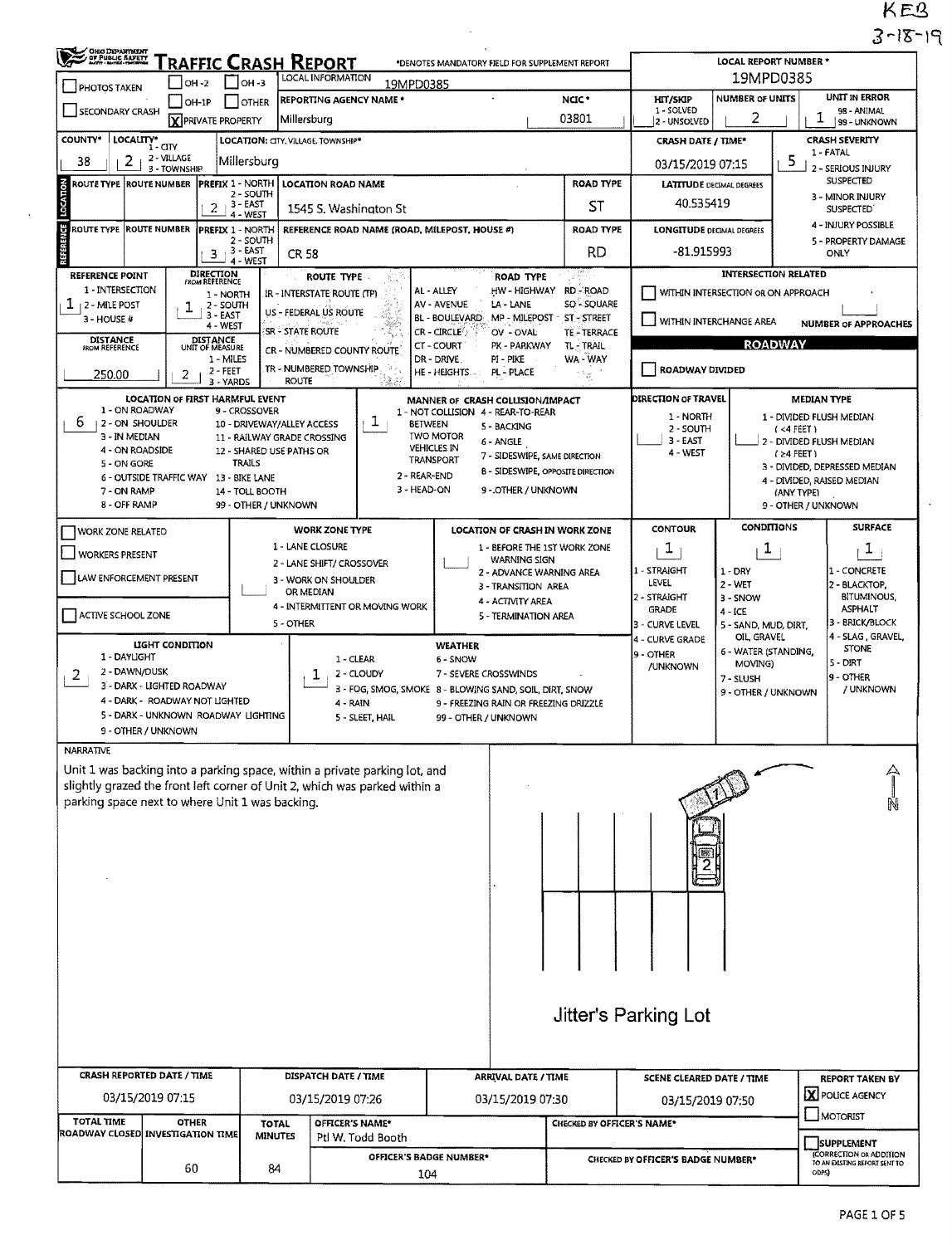|                                      |                                                              |                                                                        | <b>LOCAL REPORT NUMBER</b>                                                                                 |                      |                                                             |                                                                                            |                                            |                                                                    |   |  |  |  |  |  |
|--------------------------------------|--------------------------------------------------------------|------------------------------------------------------------------------|------------------------------------------------------------------------------------------------------------|----------------------|-------------------------------------------------------------|--------------------------------------------------------------------------------------------|--------------------------------------------|--------------------------------------------------------------------|---|--|--|--|--|--|
|                                      | OHJO DEPARTMENT<br>/ OF PUBLIC BAFETY<br>  MEET-BEERS-PRESSE |                                                                        |                                                                                                            |                      |                                                             |                                                                                            |                                            | 19MPD0385                                                          |   |  |  |  |  |  |
| UNIT#                                | OWNER NAME: LAST, FIRST, MIDDLE (C) SAME AS DRIVER)          |                                                                        |                                                                                                            |                      |                                                             | OWNER PHONE:INCLUDE AREA CODE (E) SAME AS DRIVER)                                          | DAMAGE                                     |                                                                    |   |  |  |  |  |  |
|                                      | J & M CARPENTRY                                              |                                                                        |                                                                                                            |                      | 330-231-0125                                                |                                                                                            | DAMAGE SCALE                               |                                                                    |   |  |  |  |  |  |
|                                      | OWNER ADDRESS: STREET, CITY, STATE, ZIP ( C SAME AS DRIVER)  |                                                                        |                                                                                                            |                      |                                                             |                                                                                            | 1 - NONE                                   | 3 - FUNCTIONAL DAMAGE                                              |   |  |  |  |  |  |
|                                      | 88545 FREASE RD. FREDERICKSBURG. OH. 44627                   |                                                                        |                                                                                                            |                      |                                                             |                                                                                            | 2 - MINOR DAMAGE<br>4 - DISABLING DAMAGE   |                                                                    |   |  |  |  |  |  |
|                                      | COMMERCIAL CARRIER: NAME, ADDRESS, CITY, STATE, ZIP          |                                                                        |                                                                                                            |                      |                                                             | COMMERCIAL CARRIER PHONE: INCLUDE AREA CODE                                                | 9 - UNKNOWN                                |                                                                    |   |  |  |  |  |  |
|                                      |                                                              |                                                                        |                                                                                                            |                      |                                                             |                                                                                            | DAMAGED AREA(S)<br>INDICATE ALL THAT APPLY |                                                                    |   |  |  |  |  |  |
|                                      | LP STATE   LICENSE PLATE #                                   |                                                                        | <b>VEHICLE IDENTIFICATION #</b>                                                                            |                      | <b>VEHICLE YEAR</b>                                         | <b>VEHICLE MAKE</b>                                                                        |                                            |                                                                    |   |  |  |  |  |  |
| OН                                   | <b>PKJ4938</b>                                               |                                                                        | 3GCUKREC2HG337215                                                                                          |                      | 2017                                                        | CHEVROLET                                                                                  |                                            |                                                                    |   |  |  |  |  |  |
| <b>X</b> INSURANCE                   | <b>INSURANCE COMPANY</b><br>STATE FARM                       |                                                                        | <b>INSURANCE POLICY #</b><br>841 3535-D01-35B                                                              |                      | COLOR<br>SIL                                                | <b>VEHICLE MODEL</b><br>SILVERADO                                                          |                                            |                                                                    |   |  |  |  |  |  |
|                                      | <b>TYPE OF USE</b>                                           |                                                                        | US DOT #                                                                                                   |                      | TOWED BY: COMPANY NAME                                      |                                                                                            |                                            |                                                                    |   |  |  |  |  |  |
| COMMERCIAL                           | GOVERNMENT                                                   | IN EMERGENCY                                                           |                                                                                                            |                      |                                                             |                                                                                            |                                            |                                                                    |   |  |  |  |  |  |
| INTERLOCK                            |                                                              | RESPONSE<br># OCCUPANTS                                                | VEHICLE WEIGHT GVWR/GCWR                                                                                   |                      | <b>HAZARDOUS MATERIAL</b><br>MATERIAL<br>CLASS <sup>#</sup> | PLACARD ID#                                                                                |                                            |                                                                    |   |  |  |  |  |  |
| DEVICE<br>EQUIPPED                   | <b>HIT/SKIP UNIT</b>                                         |                                                                        | 1 - s10K LBS.<br>2 - 10.001 - 26K LBS.                                                                     |                      | RELEASED                                                    |                                                                                            |                                            |                                                                    |   |  |  |  |  |  |
|                                      |                                                              |                                                                        | $3 - 26K$ LBS.                                                                                             |                      | PLACARD                                                     |                                                                                            |                                            |                                                                    |   |  |  |  |  |  |
|                                      | 1 - PASSENGER CAR<br>2 - PASSENGER VAN                       | 6 - VAN (9-15 SEATS)<br>7 - MOTORCYCLE 2-WHEELED                       | 12 - GOLF CART<br>13 - SNOWMOBILE                                                                          |                      | 18 - LIMO (LIVERY VEHICLE)<br>19 - BUS (16+ PASSENGERS)     | 23 - PEDESTRIAN/SKATER<br>24 - WHEELCHAIR (ANY TYPE)                                       |                                            | 煌                                                                  |   |  |  |  |  |  |
|                                      | (MINIVAN)                                                    | <b>B - MOTORCYCLE 3-WHEELED</b>                                        | 14 - SINGLE UNIT                                                                                           | 20 - OTHER VEHICLE   |                                                             | 25 - OTHER NON-MOTORIST                                                                    |                                            |                                                                    |   |  |  |  |  |  |
|                                      | UNIT TYPE 3 - SPORT UTILITY<br>VEHICLE                       | 9 - AUTOCYCLE<br>10 - MOPED OR MOTORIZED                               | TRUCK<br>15 - SEMI-TRACTOR                                                                                 | 21 - HEAVY EQUIPMENT |                                                             | 26 - BICYCLE                                                                               |                                            |                                                                    |   |  |  |  |  |  |
|                                      | 4 - PICK UP                                                  | <b>BICYCLE</b>                                                         | 16 - FARM EQUIPMENT                                                                                        |                      | 22 - ANIMAL WITH RIDER OR<br>ANIMAL-DRAWN VEHICLE           | 27 - TRAIN<br>99 - UNKNOWN OR HIT/SKIP                                                     |                                            |                                                                    |   |  |  |  |  |  |
|                                      | 5 - CARGO VAN<br>(ATV/UTV)                                   | 11 - ALL TERRAIN VEHICLE                                               | 17 - MOTORHOME                                                                                             |                      |                                                             |                                                                                            |                                            |                                                                    |   |  |  |  |  |  |
| 0                                    | # OF TRAILING UNITS                                          |                                                                        |                                                                                                            |                      |                                                             |                                                                                            |                                            | 12                                                                 |   |  |  |  |  |  |
| VEHICLE                              | WAS VEHICLE OPERATING IN AUTONOMOUS                          |                                                                        | 0 - NO AUTOMATION                                                                                          |                      | 3 - CONDITIONAL AUTOMATION 9 - UNKNOWN                      |                                                                                            |                                            |                                                                    |   |  |  |  |  |  |
|                                      | MODE WHEN CRASH OCCURRED?                                    | 0                                                                      | 1 - DRIVER ASSISTANCE                                                                                      |                      | 4 - HIGH AUTOMATION                                         |                                                                                            |                                            |                                                                    |   |  |  |  |  |  |
|                                      | 1-YES 2-NO 9-OTHER/UNKNOWN                                   |                                                                        | AUTONOMOUS 2 - PARTIAL AUTOMATION 5 - FULL AUTOMATION                                                      |                      |                                                             |                                                                                            |                                            |                                                                    |   |  |  |  |  |  |
|                                      | 1 - NONE                                                     | <b>MODE LEVEL</b><br>6 - BUS - CHARTER/TOUR                            | $11 - FIRE$                                                                                                | <b>16 - FARM</b>     |                                                             | 21 - MAIL CARRIER                                                                          |                                            |                                                                    |   |  |  |  |  |  |
|                                      | $2 - TAXI$                                                   | 7 - BUS - INTERCITY                                                    | 12 - MILITARY                                                                                              |                      | 17 - MOWING                                                 | 99 - OTHER / UNKNOWN                                                                       |                                            |                                                                    |   |  |  |  |  |  |
|                                      | 3 - ELECTRONIC RIDE<br>SHARING                               | 8 - BUS - SHUTTLE                                                      | 13 - POLICE                                                                                                |                      | 18 - SNOW REMOVAL                                           |                                                                                            |                                            |                                                                    |   |  |  |  |  |  |
| SPECIAL<br>FUNCTION                  | 4 - SCHOOL TRANSPORT                                         | 9 - BUS - OTHER<br>10 - AMBULANCE                                      | 14 - PUBLIC UTILITY<br>15 - CONSTRUCTION EQUIP.                                                            |                      | 19 - TOWING<br>20 - SAFETY SERVICE                          |                                                                                            |                                            |                                                                    |   |  |  |  |  |  |
|                                      | 5 - BUS - TRANSIT/COMMUTER                                   |                                                                        |                                                                                                            |                      | <b>PATROL</b>                                               |                                                                                            |                                            | 12                                                                 |   |  |  |  |  |  |
| 1                                    | 1 - NO CARGO BODY TYPE                                       | 4 - LOGGING                                                            | 7 - GRAIN/CHIPS/GRAVEL                                                                                     | 11 - DUMP            |                                                             | 99 - OTHER / UNKNOWN                                                                       |                                            |                                                                    |   |  |  |  |  |  |
| <b>CARGO</b>                         | / NOT APPLICABLE<br>2 - 8US                                  | 5 - INTERMODAL<br>CONTAINER CHASSIS                                    | 8-POLE                                                                                                     |                      | 12 - CONCRETE MIXER                                         |                                                                                            |                                            |                                                                    |   |  |  |  |  |  |
| <b>BODY</b>                          | 3 - VEHICLE TOWING                                           | 6 - CARGOVAN<br><b>/ENCLOSED BOX</b>                                   | 9 - CARGO TANK<br>10 - FLAT BED                                                                            |                      | 13 - AUTO TRANSPORTER<br>14 - GARBAGE/REFUSE                |                                                                                            |                                            | 臡<br>9 H T<br>9                                                    | в |  |  |  |  |  |
| <b>TYPE</b>                          | ANOTHER MOTOR VEHICLE                                        |                                                                        |                                                                                                            |                      |                                                             |                                                                                            |                                            | ⊙<br>⊙                                                             |   |  |  |  |  |  |
|                                      | 1 - TURN SIGNALS<br>2 - HEAD LAMPS                           | 4 - BRAKES<br><b>5 - STEERING</b>                                      | 7 - WORN OR SLICK TIRES<br>8 - TRAILER EQUIPMENT                                                           |                      | 9 - MOTOR TROUBLE<br>10 - DISABLED FROM PRIOR               | 99 - OTHER / UNKNOWN                                                                       |                                            |                                                                    |   |  |  |  |  |  |
| <b>VEHICLE</b><br><b>DEFECTS</b>     | 3 - TAIL LAMPS                                               | 6 - TIRE BLOWOUT                                                       | DEFECTIVE                                                                                                  |                      | ACCIDENT                                                    |                                                                                            |                                            |                                                                    |   |  |  |  |  |  |
|                                      |                                                              |                                                                        |                                                                                                            |                      |                                                             |                                                                                            | $\Box$ - NO DAMAGE [ 0 ]                   | $\Box$ - UNDERCARRIAGE [14]                                        |   |  |  |  |  |  |
|                                      | 1 - INTERSECTION -<br>MARKED CROSSWALK                       | 4 - MIDBLOCK -<br>MARKED CROSSWALK                                     | 7 - SHOULDER/ROADSIDE                                                                                      |                      | 10 - DRIVEWAY ACCESS<br>11 - SHARED USE PATHS               | 99 - OTHER / UNKNOWN                                                                       | $\Box$ -TOP[13]                            | $L$ - ALL AREAS [ 15 ]                                             |   |  |  |  |  |  |
| NON-                                 | 2 - INTERSECTION -                                           | 5 - TRAVEL LANE -                                                      | <b>B - SIDEWALK</b><br>9 - MEDIAN/CROSSING                                                                 |                      | OR TRAILS                                                   |                                                                                            |                                            |                                                                    |   |  |  |  |  |  |
| <b>MOTORIST</b><br>LOCATION          | UNMARKED CROSSWALK<br>3 - INTERSECTION - OTHER               | OTHER LOCATION<br>6 - BICYCLE LANE                                     | <b>ISLAND</b>                                                                                              |                      | 12 - FIRST RESPONDER<br>AT INCIDENT SCENE                   |                                                                                            |                                            | $\Box$ - UNIT NOT AT SCENE [16]                                    |   |  |  |  |  |  |
|                                      | 1 - NON-CONTACT                                              | 1 - STRAIGHT AHEAD                                                     | 9 - LEAVING TRAFFIC                                                                                        |                      | 15 - WALKING, RUNNING,                                      | 21 - STANDING OUTSIDE                                                                      |                                            | <b>INITIAL POINT OF CONTACT</b>                                    |   |  |  |  |  |  |
|                                      | 2 - NON-COLLISION                                            | 2 - BACKING<br>3 - CHANGING LANES                                      | LANE<br>10 - PARKED                                                                                        |                      | JOGGING, PLAYING<br>16 - WORKING                            | DISABLED VEHICLE<br>99 - OTHER / UNKNOWN                                                   | 0 - NO DAMAGE                              | 14 - UNDERCARRIAGE                                                 |   |  |  |  |  |  |
| 3                                    | 2<br>3 - STRIKING                                            | 4 - OVERTAKING/PASSING                                                 | 11 - SLOWING OR STOPPED<br>IN TRAFFIC                                                                      |                      | 17 - PUSHING VEHICLE                                        |                                                                                            | 5                                          | 1-12 - REFER TO UNIT 15 - VEHICLE NOT AT SCENE                     |   |  |  |  |  |  |
| <b>ACTION</b>                        | 4 - STRUCK                                                   | PRE-CRASH 5 - MAKING RIGHT TURN<br><b>ACTIONS 6 - MAKING LEFT TURN</b> | 12 - DRIVERLESS                                                                                            |                      | 18 - APPROACHING OR<br>LEAVING VEHICLE                      |                                                                                            |                                            | <b>DIAGRAM</b><br>99 - UNKNOWN                                     |   |  |  |  |  |  |
|                                      | 5 - 80TH STRIKING<br>& STRUCK                                | 7 - MAKING U-TURN<br>8 - ENTERING TRAFFIC                              | 13 - NEGOTIATING A CURVE<br>14 - ENTERING OR CROSSING                                                      |                      | 19 - STANDING<br>28 - OTHER NON-MOTORIST                    |                                                                                            | $13 - TOP$                                 |                                                                    |   |  |  |  |  |  |
|                                      | 9 - OTHER / UNKNOWN                                          | LANE                                                                   | SPECIFIED LOCATION                                                                                         |                      |                                                             |                                                                                            |                                            | TRAFFIC                                                            |   |  |  |  |  |  |
|                                      | 1 NONE                                                       | /ACDA                                                                  | 8 - FOLLOWING TOO CLOSE 13 - IMPROPER START FROM<br>A PARKED POSITION                                      |                      | 18 - OPERATING DEFECTIVE<br>EQUIPMENT                       | 23 - OPENING DOOR INTO<br><b>ROADWAY</b>                                                   | <b>TRAFFICWAY FLOW</b>                     | TRAFFIC CONTROL                                                    |   |  |  |  |  |  |
|                                      | 2 - FAILURE TO YIELD<br>3 - RAN RED LIGHT                    | 9 - IMPROPER LANE                                                      | 14 - STOPPED OR PARKED                                                                                     |                      | 19 - LOAD SHIFTING                                          | 99 - OTHER IMPROPER                                                                        | 1 - ONE-WAY<br>2 - TWO-WAY                 | 1 - ROUNDABOUT 4 - STOP SIGN                                       |   |  |  |  |  |  |
| 12                                   | 4 - RAN STOP SIGN<br>5 - UNSAFE SPEED                        | CHANGE<br>10 - IMPROPER PASSING                                        | ILLEGALLY<br>15 - SWERVING TO AVOID                                                                        |                      | /FALLING/SPILLING<br>20 - IMPROPER CROSSING                 | <b>ACTION</b>                                                                              | 2                                          | 2 - SIGNAL<br>5 - YIELD SIGN<br>ь<br>3 - FLASHER<br>6 - NO CONTROL |   |  |  |  |  |  |
|                                      | CONTRIBUTING 6 - IMPROPER TURN                               | 11 - DROVE OFF ROAD                                                    | 16 - WRONG WAY                                                                                             |                      | 21 - LYING IN ROADWAY                                       |                                                                                            |                                            |                                                                    |   |  |  |  |  |  |
|                                      | <b>CIRCUMSTANCES 7 - LEFT OF CENTER</b>                      | 12 - IMPROPER BACKING                                                  | 17 - VISION OBSTRUCTION                                                                                    |                      | 22 - NOT DISCERNIBLE                                        |                                                                                            | # OF THROUGH LANES<br><b>ON ROAD</b>       | <b>RAIL GRADE CROSSING</b>                                         |   |  |  |  |  |  |
| EVENTSG<br><b>SEOUENCE OF EVENTS</b> |                                                              |                                                                        |                                                                                                            |                      |                                                             |                                                                                            |                                            | 1 - NOT INVLOVED<br>2 - INVOLVED-ACTIVE CROSSING                   |   |  |  |  |  |  |
|                                      |                                                              |                                                                        | <b>RUNN WAS RESERVED TO A STRAIGHT AND A COLLEGY TO</b>                                                    |                      |                                                             | nggo naggiyaan meno qay siir samete qabuu toon<br>Siira Baddalaad meno siirka siirka sabab | 2                                          | 1<br>3 - INVOLVED-PASSIVE CROSSING                                 |   |  |  |  |  |  |
| 21                                   | 1 - OVERTURN/ROLLOVER<br>2 - FIRE/EXPLOSION                  | 7 - SEPARATION OF UNITS<br><b>8 - RAN OFF ROAD RIGHT</b>               | 12 - DOWNHILL RUNAWAY<br>13 - OTHER NON-COLLISION 20 - MOTOR VEHICLE IN                                    |                      | 19 - ANIMAL -OTHER                                          | 23 - STRUCK BY FALLING,<br>SHIFTING CARGO OR                                               |                                            |                                                                    |   |  |  |  |  |  |
|                                      | 3 - IMMERSION<br>4 - JACKKNIFE                               | 9 - RAN OFF ROAD LEFT<br>10 - CROSS MEDIAN                             | 14 - PEDESTRIAN<br>15 - PEDALCYCLE                                                                         |                      | TRANSPORT<br>21 - PARKED MOTOR                              | ANYTHING SET IN<br>MOTION BY A MOTOR                                                       |                                            | UNIT / NON-MOTORIST DIRECTION                                      |   |  |  |  |  |  |
|                                      | 5 - CARGO / EQUIPMENT                                        | 11 - CROSS CENTERLINE -                                                | 16 - RAILWAY VEHICLE                                                                                       |                      | VEHICLE                                                     | VEHICLE<br>24 - OTHER MOVABLE                                                              |                                            | 1 - NORTH<br>5 - NORTHEAST<br>2 - SOUTH<br>6 - NORTHWEST           |   |  |  |  |  |  |
|                                      | LOSS OR SHIFT<br>6 - EQUIPMENT FAILURE                       | OPPOSITE DIRECTION<br>OF TRAVEL                                        | 17 - ANIMAL - FARM<br>18 - ANIMAL - DEER                                                                   |                      | 22 - WORK ZONE<br>MAINTENANCE                               | OBJECT                                                                                     |                                            | 3 - EAST<br>7 - SOUTHEAST<br>୪                                     |   |  |  |  |  |  |
|                                      | and registers are as in the galaxy in growing pressure       | in my thin                                                             |                                                                                                            |                      | EQUIPMENT                                                   | a <del>mang</del> rota                                                                     | $F_{ROM}$ 3<br>Tol                         | 4 - WEST<br>8 - SOUTHWEST<br>9 - OTHER / UNKNOWN                   |   |  |  |  |  |  |
|                                      | 25 - IMPACT ATTENUATOR 31 - GUARDRAIL END                    |                                                                        | <b>MARKED OBJECT - STRUCK AND STRUCK AND ARRIVER MARKED OBJECT - STRUCK AND</b><br>38 - OVERHEAD SIGN POST |                      | 884 i 1122<br>45 - EMBANKMENT                               | 52 - BUILDING                                                                              |                                            |                                                                    |   |  |  |  |  |  |
|                                      | / CRASH CUSHION<br>26 - BRIDGE OVERHEAD                      | 32 - PORTABLE BARRIER<br>33 - MEDIAN CABLE BARRIER                     | 39 - LIGHT / LUMINARIES<br><b>SUPPORT</b>                                                                  | 46 - FENCE           | 47 - MAILBOX                                                | 53 - TUNNEL<br>54 - OTHER FIXED                                                            | <b>UNIT SPEED</b>                          | DETECTED SPEED                                                     |   |  |  |  |  |  |
| 5                                    | <b>STRUCTURE</b>                                             | 34 - MEDIAN GUARDRAIL<br>BARRIER                                       | 40 - UTILITY POLE                                                                                          | 48 - TREE            | 49 - FIRE HYDRANT                                           | <b>OBJECT</b><br>99 - OTHER / UNKNOWN                                                      |                                            | 1 - STATED / ESTIMATED SPEED                                       |   |  |  |  |  |  |
|                                      | 27 - BRIDGE PIER OR<br>ABUTMENT                              | 35 - MEDIAN CONCRETE                                                   | 41 - OTHER POST, POLE<br>OR SUPPORT                                                                        |                      | 50 - WORK ZONE                                              |                                                                                            | 2                                          |                                                                    |   |  |  |  |  |  |
| 6                                    | 28 - BRIDGE PARAPET<br>29 - BRIDGE RAIL                      | <b>BARRILR</b><br>36 - MEDIAN OTHER BARRIER 43 - CURB                  | 42 - CULVERT                                                                                               |                      | MAINTENANCE<br>EQUIPMENT                                    |                                                                                            | <b>POSTED SPEED</b>                        | T.<br>  2 - CALCULATED / EDR                                       |   |  |  |  |  |  |
|                                      | 30 - GUARDRAIL FACE                                          | 37 - TRAFFIC SIGN POST                                                 | 44 - DITCH                                                                                                 | 51 - WALL            |                                                             |                                                                                            |                                            | 3 - UNDETERMINED                                                   |   |  |  |  |  |  |
|                                      | FIRST HARMFUL EVENT                                          | $\mathbf{1}$                                                           | MOST HARMFUL EVENT                                                                                         |                      |                                                             |                                                                                            | 5                                          |                                                                    |   |  |  |  |  |  |

 $\bar{\star}$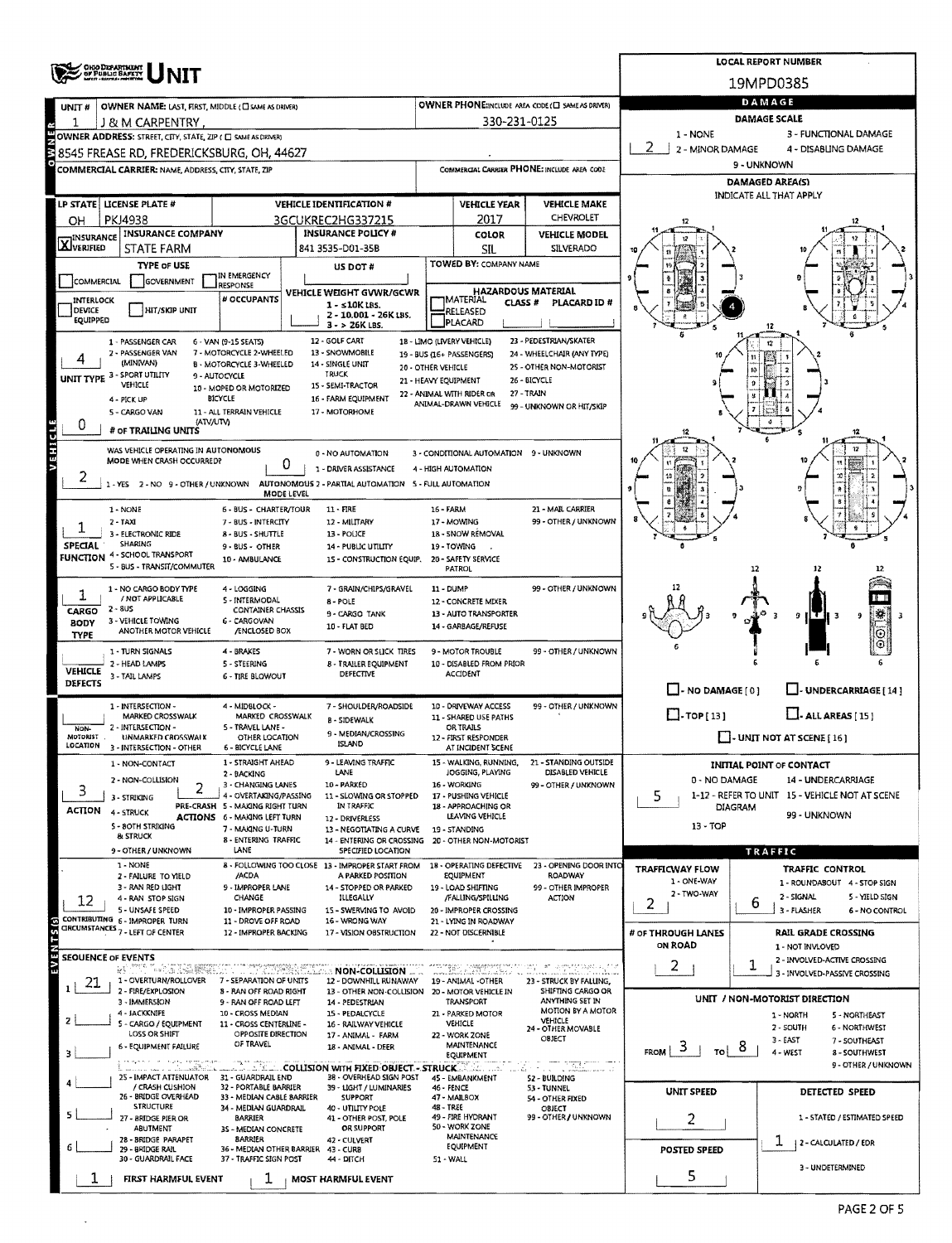|                      | <b>CHIO DEPARTMENT</b>                                                                                                                                                                                                          |                                                                        |                                                                                             |                                                           |                                                   |                                                       |                                       | <b>LOCAL REPORT NUMBER</b>                                   |  |  |  |
|----------------------|---------------------------------------------------------------------------------------------------------------------------------------------------------------------------------------------------------------------------------|------------------------------------------------------------------------|---------------------------------------------------------------------------------------------|-----------------------------------------------------------|---------------------------------------------------|-------------------------------------------------------|---------------------------------------|--------------------------------------------------------------|--|--|--|
|                      |                                                                                                                                                                                                                                 |                                                                        |                                                                                             |                                                           |                                                   |                                                       |                                       | 19MPD0385                                                    |  |  |  |
| UNIT #               | OWNER NAME: LAST, FIRST, MIDDLE (CI SAME AS DRIVER)                                                                                                                                                                             |                                                                        | OWNER PHONE:INCLUDE AREA CODE (E) SAME AS DAIVERY                                           | DAMAGE                                                    |                                                   |                                                       |                                       |                                                              |  |  |  |
|                      |                                                                                                                                                                                                                                 |                                                                        | 330-390-0186                                                                                | <b>DAMAGE SCALE</b>                                       |                                                   |                                                       |                                       |                                                              |  |  |  |
|                      |                                                                                                                                                                                                                                 |                                                                        |                                                                                             | 1 - NONE<br>3 - FUNCTIONAL DAMAGE<br>4 - DISABLING DAMAGE |                                                   |                                                       |                                       |                                                              |  |  |  |
|                      | 2 STUTZMAN, MICHAEL, B<br>COWNER ADDRESS: STREET, CITY, STATE, ZIP ( E) SAMEAS DANER<br>3 6809 TWP RD 568, HOLMESVILLE, OH, 4463<br>3 COMMERCIAL GARRIER: NAME ADDRES CITY STATE TIP<br>6809 TWP RD 568, HOLMESVILLE, OH, 44633 |                                                                        |                                                                                             | 2 - MINOR DAMAGE<br>9 - UNKNOWN                           |                                                   |                                                       |                                       |                                                              |  |  |  |
|                      | COMMERCIAL CARRIER: NAME, ADDRESS, CITY, STATE, ZIP                                                                                                                                                                             |                                                                        |                                                                                             |                                                           |                                                   | COMMERCIAL CARRIER PHONE: INCLUDE AREA CODE           |                                       | DAMAGED AREA(S)                                              |  |  |  |
|                      |                                                                                                                                                                                                                                 |                                                                        |                                                                                             |                                                           |                                                   |                                                       |                                       | <b>INDICATE ALL THAT APPLY</b>                               |  |  |  |
|                      | LP STATE   LICENSE PLATE #<br>GUE1123 <sup>'</sup>                                                                                                                                                                              |                                                                        | <b>VEHICLE IDENTIFICATION #</b><br>2FMDK48C67BA85237                                        |                                                           | <b>VEHICLE YEAR</b><br>2007                       | <b>VEHICLE MAKE</b><br>FORD                           |                                       |                                                              |  |  |  |
| OН                   | <b>INSURANCE COMPANY</b>                                                                                                                                                                                                        |                                                                        | <b>INSURANCE POLICY #</b>                                                                   |                                                           | COLOR                                             | <b>VEHICLE MODEL</b>                                  |                                       |                                                              |  |  |  |
| <b>X</b> INSURANCE   | ERIE INSURANCE                                                                                                                                                                                                                  |                                                                        | 0115603921                                                                                  |                                                           | <b>RED</b>                                        | <b>EDGE</b>                                           |                                       |                                                              |  |  |  |
|                      | <b>TYPE OF USE</b>                                                                                                                                                                                                              | IN EMERGENCY                                                           | US DOT #                                                                                    |                                                           | TOWED BY: COMPANY NAME                            |                                                       |                                       |                                                              |  |  |  |
| COMMERCIAL           | GOVERNMENT                                                                                                                                                                                                                      | <b>RESPONSE</b>                                                        | <b>VEHICLE WEIGHT GVWR/GCWR</b>                                                             |                                                           | <b>HAZARDOUS MATERIAL</b>                         |                                                       |                                       |                                                              |  |  |  |
| INTERLOCK<br>DEVICE  | <b>HIT/SKIP UNIT</b>                                                                                                                                                                                                            | # OCCUPANTS                                                            | $1 - 510K$ LBS,                                                                             |                                                           | MATERIAL<br>CLASS <sup>#</sup><br>RELEASED        | PLACARD ID#                                           |                                       |                                                              |  |  |  |
| EQUIPPED             |                                                                                                                                                                                                                                 |                                                                        | 2 - 10.001 - 26K LBS.<br>$3 - 26K$ LBS.                                                     |                                                           | PLACARD                                           |                                                       |                                       |                                                              |  |  |  |
|                      | 1 - PASSENGER CAR                                                                                                                                                                                                               | 6 - VAN (9-15 SEATS)                                                   | 12 - GOLF CART                                                                              |                                                           | 18 - LIMO (LIVERY VEHICLE)                        | 23 - PEDESTRIAN/SKATER                                |                                       |                                                              |  |  |  |
|                      | 2 - PASSENGER VAN<br>(MINIVAN)                                                                                                                                                                                                  | 7 - MOTORCYCLE 2-WHEELED<br>8 - MOTORCYCLE 3-WHEELED                   | 13 - SNOWMO8ILE<br>14 - SINGLE UNIT                                                         |                                                           | 19 - BUS (16+ PASSENGERS)                         | 24 - WHEELCHAIR (ANY TYPE)<br>25 - OTHER NON-MOTORIST | 10                                    |                                                              |  |  |  |
|                      | UNIT TYPE 3-SPORT UTILITY<br>VEHICLE                                                                                                                                                                                            | 9 - AUTOCYCLE                                                          | TRUCK<br>15 - SEMI-TRACTOR                                                                  | 20 - OTHER VEHICLE                                        | 21 - HEAVY EQUIPMENT                              | 26 - BICYCLE                                          |                                       |                                                              |  |  |  |
|                      | 4 - PICK UP                                                                                                                                                                                                                     | 10 - MOPED OR MOTORIZED<br><b>BICYCLE</b>                              | 16 - FARM EQUIPMENT                                                                         |                                                           | 22 - ANIMAL WITH RIDER OR<br>ANIMAL-DRAWN VEHICLE | 27 - TRAIN                                            |                                       |                                                              |  |  |  |
|                      | - 5 - CARGO VAN<br><b>(ATV/UTV)</b>                                                                                                                                                                                             | 11 - ALL TERRAIN VEHICLE                                               | 17 - MOTORHOME                                                                              |                                                           |                                                   | 99 - UNKNOWN OR HIT/SKIP                              |                                       |                                                              |  |  |  |
| 0                    | # OF TRAILING UNITS                                                                                                                                                                                                             |                                                                        |                                                                                             |                                                           |                                                   |                                                       | 12                                    | 12                                                           |  |  |  |
| VEHICLE              | WAS VEHICLE OPERATING IN AUTONOMOUS                                                                                                                                                                                             |                                                                        | 0 - NO AUTOMATION                                                                           |                                                           | 3 - CONDITIONAL AUTOMATION 9 - UNKNOWN            |                                                       |                                       |                                                              |  |  |  |
|                      | MODE WHEN CRASH OCCURRED?                                                                                                                                                                                                       | 0                                                                      | 1 - ORIVER ASSISTANCE                                                                       |                                                           | 4 - HIGH AUTOMATION                               |                                                       | 40                                    |                                                              |  |  |  |
|                      | 1-YES 2-NO 9-OTHER/UNKNOWN                                                                                                                                                                                                      | MODE LEVEL                                                             | AUTONOMOUS 2 - PARTIAL AUTOMATION 5 - FULL AUTOMATION                                       |                                                           |                                                   |                                                       |                                       |                                                              |  |  |  |
|                      | 1 - NONE                                                                                                                                                                                                                        | 6 - BUS - CHARTER/TOUR                                                 | $11 - FIRE$                                                                                 | 16 - FARM                                                 |                                                   | 21 - MAIL CARRIER                                     |                                       |                                                              |  |  |  |
|                      | $2 - TAXI$                                                                                                                                                                                                                      | 7 - BUS - INTERCITY                                                    | 12 - MILITARY                                                                               |                                                           | 17 - MOWING                                       | 99 - OTHER / UNKNOWN                                  |                                       |                                                              |  |  |  |
| SPECIAL              | 3 - ELECTRONIC RIDE<br>SHARING                                                                                                                                                                                                  | 8 - BUS - SHUTTLE<br>9-BUS-OTHER                                       | 13 - POLICE<br>14 - PUBLIC UTILITY                                                          |                                                           | 18 - SNOW REMOVAL<br>19 - TOWING                  |                                                       |                                       |                                                              |  |  |  |
| FUNCTION             | 4 - SCHOOL TRANSPORT<br>5 - BUS - TRANSIT/COMMUTER                                                                                                                                                                              | 10 - AMBULANCE                                                         | 15 - CONSTRUCTION EQUIP.                                                                    |                                                           | 20 - SAFETY SERVICE                               |                                                       |                                       |                                                              |  |  |  |
|                      |                                                                                                                                                                                                                                 |                                                                        |                                                                                             |                                                           | <b>PATROL</b>                                     |                                                       |                                       | 12                                                           |  |  |  |
| 1                    | 1 - NO CARGO BODY TYPE<br>/ NOT APPLICABLE                                                                                                                                                                                      | 4 - LOGGING<br>S - INTERMODAL                                          | 7 - GRAIN/CHIPS/GRAVEL<br><b>B-POLE</b>                                                     | 11 - DUMP                                                 | 12 - CONCRETE MIXER                               | 99 - OTHER / UNKNOWN                                  |                                       |                                                              |  |  |  |
| CARGO                | 2 - BUS                                                                                                                                                                                                                         | CONTAINER CHASSIS                                                      | 9 - CARGO TANK                                                                              |                                                           | 13 - AUTO TRANSPORTER                             |                                                       |                                       | 黪<br>з<br>9<br>нт<br>ð                                       |  |  |  |
| BODY<br><b>TYPE</b>  | 3 - VEHICLE TOWING<br>ANOTHER MOTOR VEHICLE                                                                                                                                                                                     | 6 - CARGOVAN<br>/ENCLOSED BOX                                          | 10 - FLAT BED                                                                               |                                                           | 14 - GARBAGE/REFUSE                               |                                                       |                                       | ۷                                                            |  |  |  |
|                      | 1 - TURN SIGNALS                                                                                                                                                                                                                | 4 - BRAKES                                                             | 7 - WORN OR SLICK TIRES                                                                     |                                                           | 9 - MOTOR TROUBLE                                 | 99 - OTHER / UNKNOWN                                  |                                       | Θ                                                            |  |  |  |
| <b>VEHICLE</b>       | 2 - HEAD LAMPS<br>3 - TAIL LAMPS                                                                                                                                                                                                | 5 - STEERING<br><b>6 - TIRE BLOWOUT</b>                                | 8 - TRAILER EQUIPMENT<br><b>DEFECTIVE</b>                                                   |                                                           | 10 - DISABLED FROM PRIOR<br><b>ACCIDENT</b>       |                                                       |                                       |                                                              |  |  |  |
| DEFECTS              |                                                                                                                                                                                                                                 |                                                                        |                                                                                             |                                                           |                                                   |                                                       | $\Box$ - NO DAMAGE [0]                | J- UNDERCARRIAGE [14]                                        |  |  |  |
|                      | 1 - INTERSECTION -                                                                                                                                                                                                              | 4 - MIDBLOCK -                                                         | 7 - SHOULDER/ROADSIDE                                                                       |                                                           | 10 - DRIVEWAY ACCESS                              | 99 - OTHER / UNKNOWN                                  |                                       |                                                              |  |  |  |
| NON-                 | MARKED CROSSWALK<br>2 - INTERSECTION -                                                                                                                                                                                          | MARKED CROSSWALK<br>5 - TRAVEL LANE -                                  | <b>B-SIDEWALK</b>                                                                           |                                                           | 11 - SHARED USE PATHS<br>OR TRAILS                |                                                       | $\Box$ -TOP[13]                       | $\Box$ - ALL AREAS [15]                                      |  |  |  |
| MOTORIST<br>LOCATION | <b>UNMARKED CROSSWALK</b><br>3 - INTERSECTION - OTHER                                                                                                                                                                           | OTHER LOCATION<br><b>6 - BICYCLE LANE</b>                              | 9 - MEDIAN/CROSSING<br><b>ISLAND</b>                                                        |                                                           | 12 - FIRST RESPONDER<br>AT INCIDENT SCENE         |                                                       |                                       | $\Box$ - UNIT NOT AT SCENE [ 16 ]                            |  |  |  |
|                      | 1 - NON-CONTACT                                                                                                                                                                                                                 | 1 - STRAIGHT AHEAD                                                     | 9 - LEAVING TRAFFIC                                                                         |                                                           | 15 - WALKING, RUNNING,                            | 21 - STANDING OUTSIDE                                 |                                       | <b>INITIAL POINT OF CONTACT</b>                              |  |  |  |
|                      | 2 - NON-COLLISION                                                                                                                                                                                                               | 2 - BACKING<br>3 - CHANGING LANES                                      | LANE<br>10 - PARKED                                                                         |                                                           | JOGGING, PLAYING<br>16 - WORKING                  | <b>DISABLED VEHICLE</b><br>99 - OTHER / UNKNOWN       | 0 - NO DAMAGE                         | 14 - UNDERCARRIAGE                                           |  |  |  |
| 4                    | 10<br>3 - STRIKING                                                                                                                                                                                                              | 4 - OVERTAKING/PASSING                                                 | 11 - SLOWING OR STOPPED                                                                     |                                                           | 17 - PUSHING VEHICLE                              |                                                       | 11                                    | 1-12 - REFER TO UNIT 15 - VEHICLE NOT AT SCENE               |  |  |  |
| ACTION               | 4 - STRUCK                                                                                                                                                                                                                      | PRE-CRASH 5 - MAKING RIGHT TURN<br><b>ACTIONS 6 - MAKING LEFT TURN</b> | IN TRAFFIC<br>12 - DRIVERLESS                                                               |                                                           | 18 - APPROACHING OR<br>LEAVING VEHICLE            |                                                       | DIAGRAM                               | 99 - UNKNOWN                                                 |  |  |  |
|                      | 5 - BOTH STRIKING<br>& STRUCK                                                                                                                                                                                                   | 7 - MAKING U-TURN<br>8 - ENTERING TRAFFIC                              | 13 - NEGOTIATING A CURVE 19 - STANDING<br>14 - ENTERING OR CROSSING 20 - OTHER NON-MOTORIST |                                                           |                                                   |                                                       | $13 - TOP$                            |                                                              |  |  |  |
|                      | 9 - OTHER / UNKNOWN                                                                                                                                                                                                             | LANE                                                                   | SPECIFIED LOCATION                                                                          |                                                           |                                                   |                                                       |                                       | TRAFFIC                                                      |  |  |  |
|                      | 1 - NONE<br>2 - FAILURE TO YIELD                                                                                                                                                                                                | /ACDA                                                                  | 8 - FOLLOWING TOO CLOSE 13 - IMPROPER START FROM<br>A PARKED POSITION                       |                                                           | 18 - OPERATING DEFECTIVE<br>EQUIPMENT             | 23 - OPENING DOOR INTO<br>ROADWAY                     | <b>TRAFFICWAY FLOW</b>                | TRAFFIC CONTROL                                              |  |  |  |
|                      | 3 - RAN RED LIGHT                                                                                                                                                                                                               | 9 - IMPROPER LANE                                                      | 14 - STOPPED OR PARKED                                                                      |                                                           | 19 - LOAD SHIFTING                                | 99 - OTHER IMPROPER                                   | 1 - ONE-WAY<br>2 - TWO-WAY            | 1 - ROUNDABOUT 4 - STOP SIGN<br>2 - SIGNAL<br>5 - YIELD SIGN |  |  |  |
| ı                    | 4 - RAN STOP SIGN<br>5 - UNSAFE SPEED                                                                                                                                                                                           | CHANGE<br>10 - IMPROPER PASSING                                        | ILLEGALLY<br>15 - SWERVING TO AVOID                                                         |                                                           | /FALLING/SPILLING<br>20 - IMPROPER CROSSING       | ACTION                                                | 2                                     | ь<br>3 - FLASHER<br>6 - NO CONTROL                           |  |  |  |
|                      | CONTRIBUTING 6 - IMPROPER TURN<br>GROUMSTANCES 7 - LEFT OF CENTER                                                                                                                                                               | 11 - DROVE OFF ROAD<br>12 - IMPROPER BACKING                           | 16 - WRONG WAY<br>17 - VISION OBSTRUCTION                                                   |                                                           | 21 - LYING IN ROADWAY<br>22 - NOT DISCERNIBLE     |                                                       |                                       |                                                              |  |  |  |
| <b>SABALS</b>        |                                                                                                                                                                                                                                 |                                                                        |                                                                                             |                                                           |                                                   |                                                       | # of THROUGH LANES<br><b>ON ROAD</b>  | <b>RAIL GRADE CROSSING</b><br>1 - NOT INVLOVED               |  |  |  |
|                      | SEOUENCE OF EVENTS<br>1.아닌 일반 세, 선부가요                                                                                                                                                                                           |                                                                        | <b>THE METHOD IN NON-COLLISION</b>                                                          |                                                           |                                                   |                                                       | 2                                     | 2 - INVOLVED-ACTIVE CROSSING                                 |  |  |  |
| 20                   | 1 - OVERTURN/ROLLOVER                                                                                                                                                                                                           | 7 - SEPARATION OF UNITS                                                | 12 - DOWNHILL RUNAWAY                                                                       |                                                           | LA MARI<br>19 - ANIMAL -OTHER                     | SCORES PROPERTY<br>23 - STRUCK BY FALUNG.             |                                       | 3 - INVOLVED-PASSIVE CROSSING                                |  |  |  |
|                      | 2 - FIRE/EXPLOSION<br>3 - IMMERSION                                                                                                                                                                                             | 8 - RAN OFF ROAD RIGHT<br>9 - RAN OFF ROAD LEFT                        | 13 - OTHER NON-COLLISION<br>14 - PEDESTRIAN                                                 |                                                           | 20 - MOTOR VEHICLE IN<br>TRANSPORT,               | SHIFTING CARGO OR<br>ANYTHING SET IN                  |                                       | UNIT / NON-MOTORIST DIRECTION                                |  |  |  |
|                      | 4 - JACKKNIFE<br>5 - CARGO / EQUIPMENT                                                                                                                                                                                          | 10 - CROSS MEDIAN<br>11 - CROSS CENTERLINE -                           | 15 - PEDALCYCLE<br>16 - RAILWAY VEHICLE                                                     |                                                           | 21 - PARKED MOTOR<br><b>VEHICLE</b>               | MOTION BY A MOTOR<br><b>VEHICLE</b>                   |                                       | 1 - NORTH<br>5 - NORTHEAST                                   |  |  |  |
|                      | LOSS OR SHIFT                                                                                                                                                                                                                   | OPPOSITE DIRECTION                                                     | 17 - ANIMAL - FARM                                                                          |                                                           | 22 - WORK ZONE                                    | 24 - OTHER MOVABLE<br>OBJECT                          |                                       | 2 - SOUTH<br>6 - NORTHWEST<br>3 - EAST<br>7 - SOUTHEAST      |  |  |  |
|                      | 6 - EQUIPMENT FAILURE                                                                                                                                                                                                           | OF TRAVEL                                                              | 18 - ANIMAL - DEER                                                                          |                                                           | MAINTENANCE<br>EQUIPMENT                          |                                                       | FROM $ 2 $<br>$\mathsf{no} \lfloor~1$ | 4 - WEST<br>8 - SOUTHWEST                                    |  |  |  |
|                      | and in the se<br>Talas nom<br>25 - IMPACT ATTENUATOR                                                                                                                                                                            | 31 - GUARDRAIL END                                                     | <b>COLLISION WITH FIXED OBJECT - STRUCK</b><br>38 - OVERHEAD SIGN POST                      |                                                           |                                                   | accentation of the contribution of the con-           |                                       | 9 - OTHER / UNKNOWN                                          |  |  |  |
|                      | / CRASH CUSHION                                                                                                                                                                                                                 | 32 - PORTABLE BARRIER                                                  | 39 - UGHT / LUMINARIES                                                                      | 46 - FENCE                                                | 45 - EMBANKMENT                                   | 52 - BUILDING<br>53 - TUNNEL                          | <b>UNIT SPEED</b>                     | DETECTED SPEED                                               |  |  |  |
|                      | 26 - BRIDGE OVERHEAD<br><b>STRUCTURE</b>                                                                                                                                                                                        | 33 - MEDIAN CABLE BARRIER<br>34 - MEDIAN GUARDRAIL                     | <b>SUPPORT</b><br>40 - UTILITY POLE                                                         | 48 - TREE                                                 | 47 - MAILBOX                                      | 54 - OTHER FIXED<br>OBJECT                            |                                       |                                                              |  |  |  |
|                      | 27 - BRIDGE PIER OR<br><b>ABUTMENT</b>                                                                                                                                                                                          | <b>BARRIER</b><br>35 - MEDIAN CONCRETE                                 | 41 - OTHER POST, POLE<br>OR SUPPORT                                                         |                                                           | 49 - FIRE HYDRANT<br>50 - WORK ZONE               | 99 - OTHER / UNKNOWN                                  | 0                                     | 1 - STATED / ESTIMATED SPEED                                 |  |  |  |
|                      | 28 - BRIDGE PARAPET                                                                                                                                                                                                             | BARRIER                                                                | 42 - CULVERT                                                                                |                                                           | MAINTENANCE<br>EQUIPMENT                          |                                                       |                                       | T.<br>  2 - CALCULATED / EDR                                 |  |  |  |
|                      | 29 - BRIDGE RAIL<br>30 - GUARDRAIL FACE                                                                                                                                                                                         | 36 - MEDIAN OTHER BARRIER<br>37 - TRAFFIC SIGN POST                    | 43 - CURB<br>44 - DITCH                                                                     | 51 - WALL                                                 |                                                   |                                                       | POSTED SPEED                          |                                                              |  |  |  |
|                      | FIRST HARMFUL EVENT                                                                                                                                                                                                             | ı                                                                      | <b>MOST HARMFUL EVENT</b>                                                                   |                                                           |                                                   |                                                       | 5                                     | 3 - UNDETERMINED                                             |  |  |  |